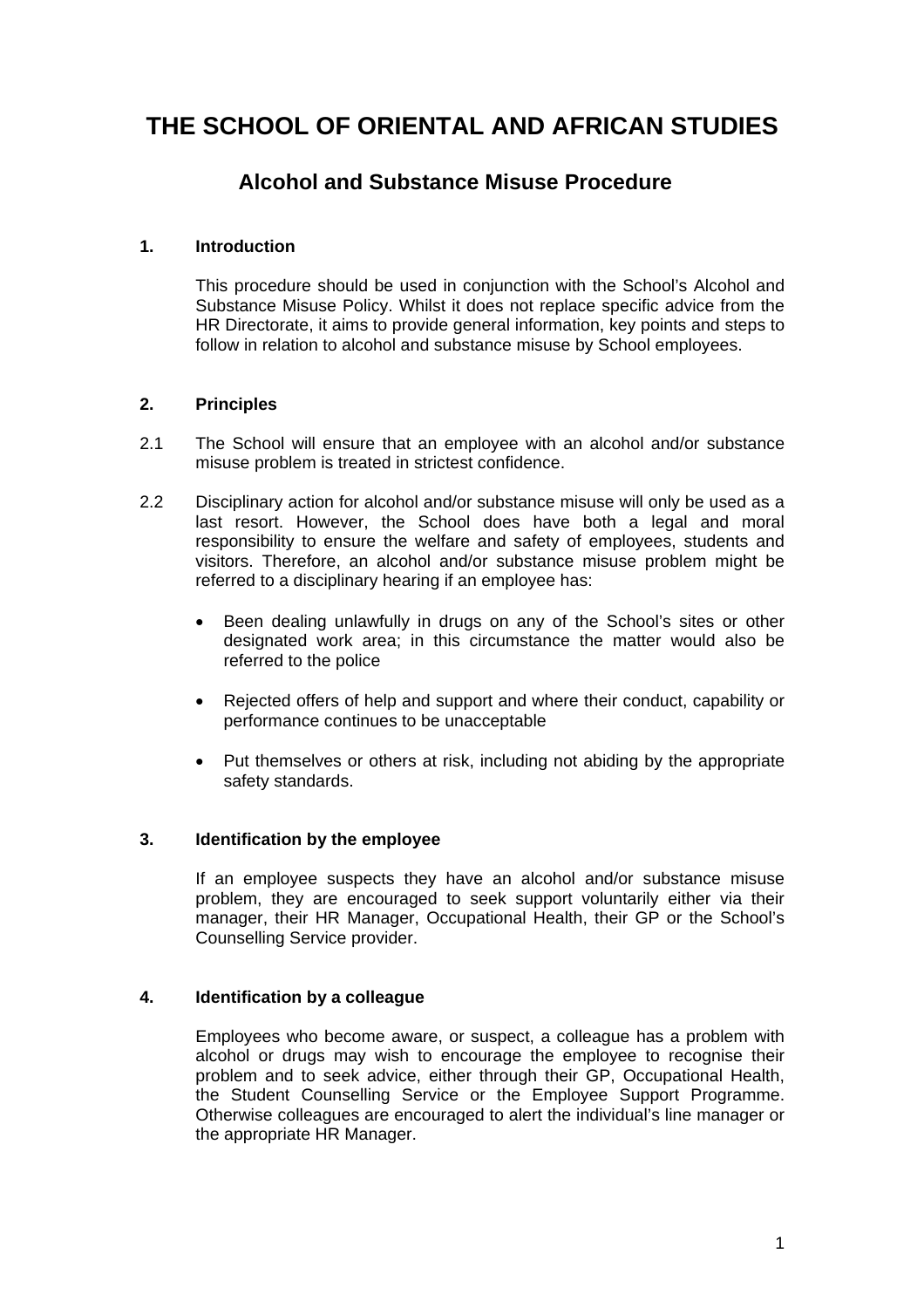#### **5. Identification by the manager**

- 5.1 As soon as a manager becomes aware, or is made aware, that an employee may have an alcohol and/or substance misuse problem, they should discuss this with the employee in a sensitive way and in private.
- 5.2 A manager is not expected to diagnose any problem. However, they should encourage the employee to seek professional help either from using the School's Occupational Health service or from other medical professionals.

#### **6. Support**

- 6.1 The School's Occupational Health service provides advice to employees and managers on health problems arising within the workplace and those that can have an impact on work. Occupational Health is a distinctive branch of preventative health care which specialises in the relationship between work and health.
- 6.2 Referrals to Occupational Health are advisable in situations involving alcohol and/or substance misuse.
- 6.3 The reason for the referral and the process should be fully discussed with the employee before the referral is made.
- 6.4 Managers should liaise with their nominated HR Manager who will arrange the referral to Occupational Health; the information contained in the referral form will provide Occupational Health Advisors with the information that they require to take the issue forward.
- 6.5 The employee will be asked to attend Occupational Health for a medical assessment and must not unreasonably refuse to do so. Occupational Health may seek information from the employee's General Practitioner or Medical Specialist in accordance with the Access to Medical Reports Act 1988.
- 6.6 If the employee refuses to co-operate in providing medical evidence or to undergo an Occupational Health medical examination, the manager should explore the reasons for the refusal. Where appropriate, the employee should be informed that a decision may be taken on the information available to the manager. Formal action may then be taken in line with the relevant Disciplinary Policy.
- 6.7 The School provides a Student Counselling Service which is also available to School employees in emergencies. http://www.soas.ac.uk/counselling/contacts/
- 6.8 The School also has an Employee Support Programme which provides a 24 hour, 7 day access Employee Support Helpline, allowing members of staff and their immediate dependants to contact someone at any time of the day or night, seven days a week. The free phone line number is 0800 282 193.
- 6.9 Employees can make direct contact with the Student Counselling Service and the Employee Support Helpline on a confidential basis.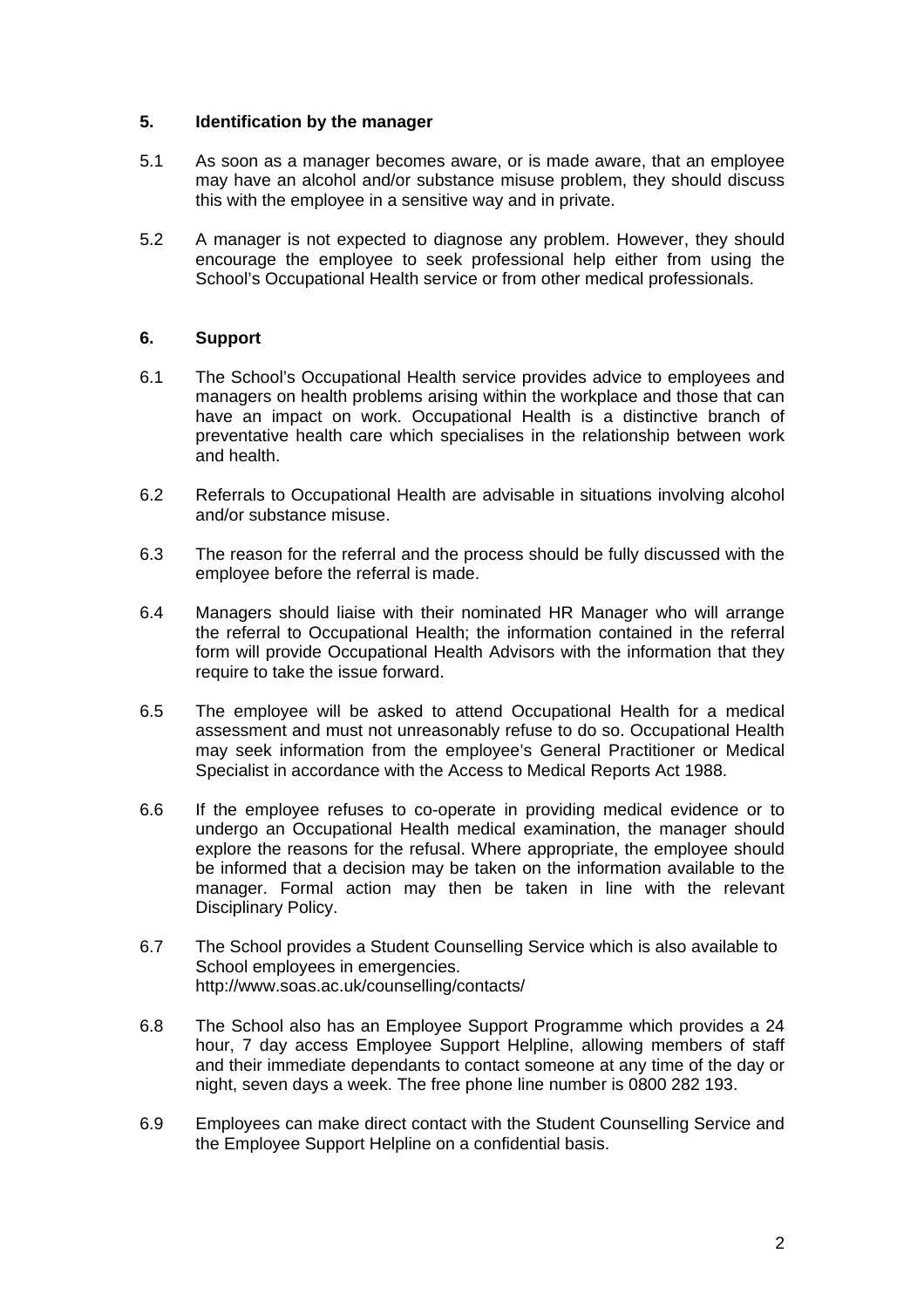6.10 Further sources of external advice and information can be found in Appendix A of this document.

#### **7. Human Resources Directorate**

- 7.1 The HR Directorate has a key role in supporting managers in implementing policies and procedures at department and directorate level. It is advisable to involve the HR Directorate as soon as an alcohol and/or substance misuse problem is identified.
- 7.2 HR can provide advice and support to managers in dealing with the employee and ensure that the appropriate policies and procedures are being fully and correctly implemented and applied.

#### **8. Treatment and/or Counselling**

- 8.1 Prior to any treatment and/or counselling, the manager, on the advice of Occupational Health, should seek a reasonable timeframe within which the employee would require specific support.
- 8.2 On the advice of Occupational Health, a manager may advise the employee that they should remain absent from work during this period or will be allocated adjusted duties during this period. An appropriate period of time should be agreed for a gradual return to full duties. This would be treated as absence under the School's Sickness Absence Policy and should be covered by a Fitness for Work medical certificate provided by the member of staff's GP for a continuous absence of more than 7 days.
- 8.3 In the event of a relapse, further support may be offered in cases where the employee's circumstances indicate that this is likely to be successful. Guidance should always be sought from Occupational Health.
- 8.4 Where an employee, having received treatment, suffers a relapse, the School will consider the case on its individual merits. Further medical reports (with the permission of the employee in line with the requirements of the Access to Medical Reports Act 1988) will be sought in an attempt to ascertain how much more treatment/rehabilitation time is likely to be required for a full recovery. At the School's discretion, more treatment or rehabilitation time may be given in order to help the employee to recover fully. Further referral to Occupational Health should be made.
- 8.5 If, after an employee has received treatment, recovery seems unlikely, the School will have to consider the most appropriate course of action to resolve the situation. In such cases, dismissal may result but in most cases a clear warning will be given to the employee beforehand, after a full medical investigation has been undertaken.
- 8.6 Where an employee fails to respond to treatment and conduct or work performance continues to be affected, it will be necessary to consider termination of employment.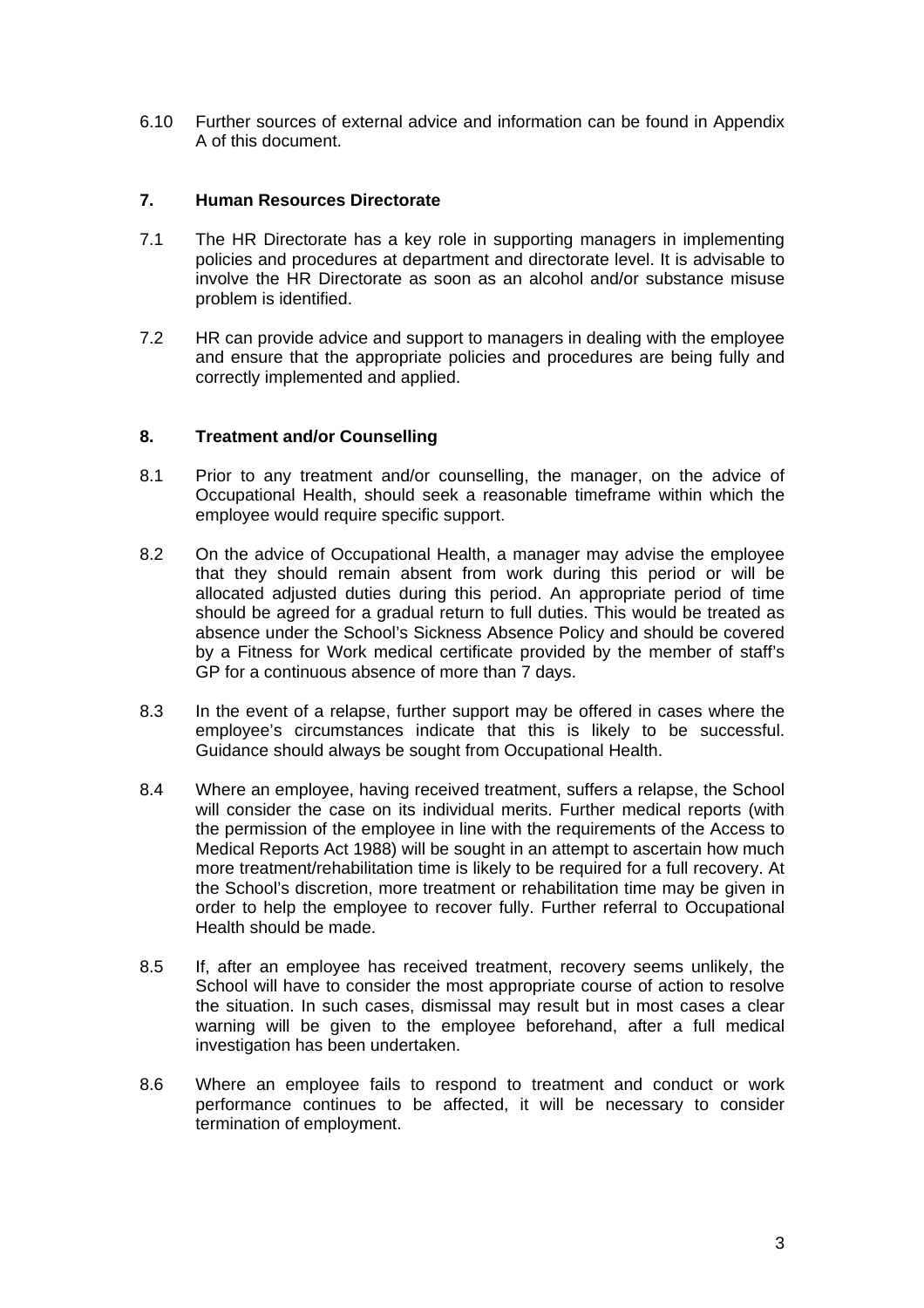#### **9. Misconduct**

- 9.1 Intoxication in the workplace whether resulting from a dependency problem or not, is considered serious misconduct, and could be considered gross misconduct in accordance with the School's Disciplinary Procedures.
- 9.2 If an employee is known to be, or strongly suspected of being, intoxicated by alcohol or drugs during working hours, and where this is affecting work performance, HRD should be consulted. Arrangements should be made by the line manager for the employee to be sent home on full pay.
- 9.3 Employees who take drugs not prescribed on medical grounds on the School's premises will, in the absence of mitigating circumstances, be deemed to be committing an act of gross misconduct and may be subject to the disciplinary process as will any employee believed to be buying or selling drugs, in possession of unlawful (i.e. non-prescribed) drugs, or the attempted manufacture of drugs on the School's premises.
- 9.4 Where an employee fails to respond to treatment and conduct or work performance continues to be affected, it will be necessary to consider termination of employment.

#### **10. Approval**

This Procedure was agreed with the School recognised trade unions, UCU and UNISON on 10 June 2011 and reviewed and revised in January 2012.

**HR Directorate SOAS June 2011 (Revised January 2012)**